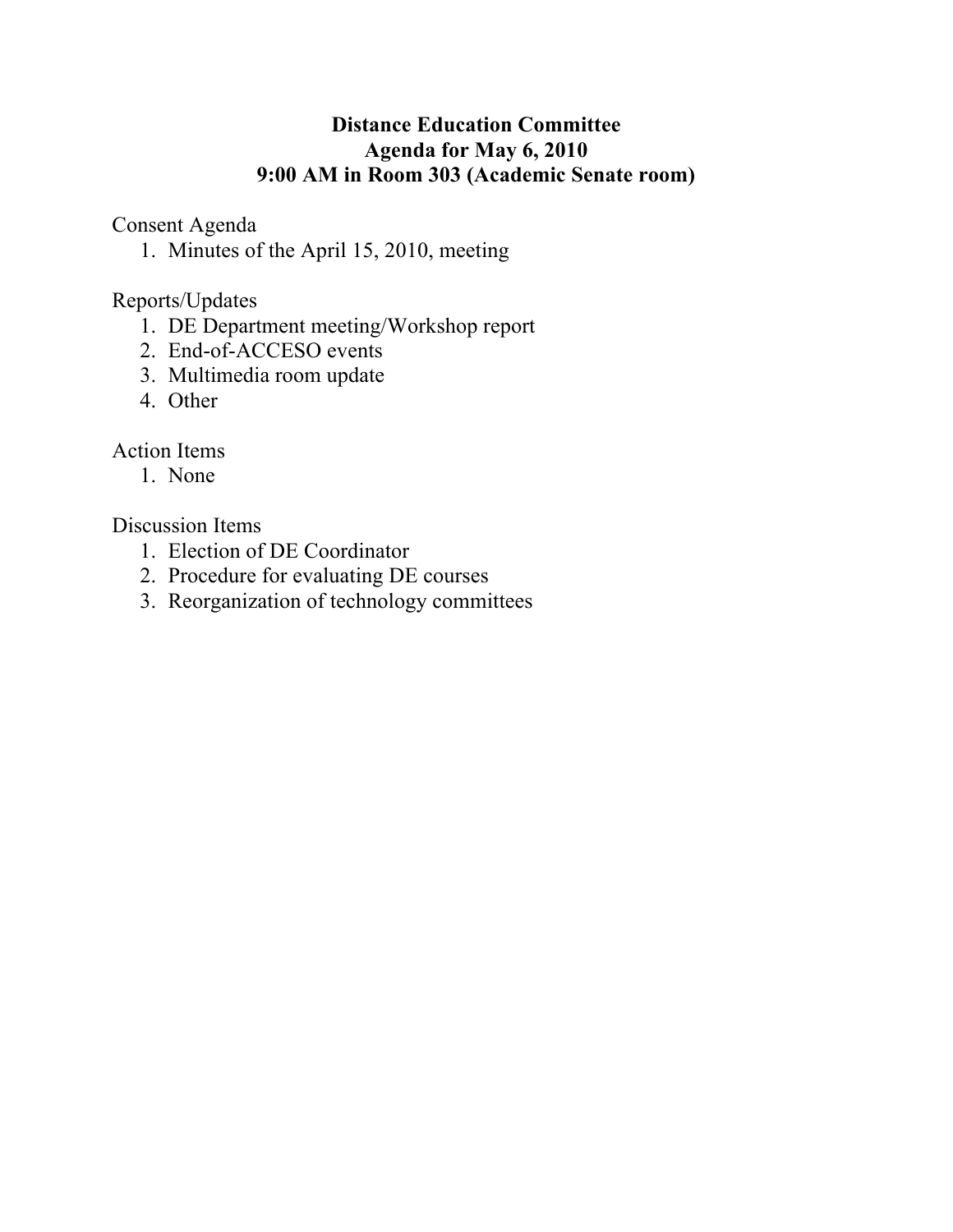### **Imperial Valley College Distance Education Committee Meeting Unofficial Minutes April 15, 2010**

| <b>Present:</b>     | Michael Heumann<br><b>Taylor Ruhl</b><br>Val Rodgers<br>Gaylla Finnell<br>Paige Lovitt | Allyn Leon<br><b>Andres Martinez</b><br>Mary Jo Wainwright<br>Martha Garcia |
|---------------------|----------------------------------------------------------------------------------------|-----------------------------------------------------------------------------|
| <b>Visitors:</b>    | Gordon Bailey, Ralph Marquez                                                           |                                                                             |
| <b>Not Present:</b> | Omar Ramos, Jeff Cantwell, Deirdre Rowley, Martha Olea                                 |                                                                             |

The meeting was called to order at 9:03 a.m., by Michael Heumann (Chair).

**I. Consent Agenda:** M/S/C (Finnell/Wainwright) to approve the minutes for March 18, 2010 and April 1, 2010.

### **II. Reports/Updates:**

- 1. **Multimedia Room Update**-Michael Heumann reported that the equipment that will be installed in the multimedia room located in room 2751 has arrived and will be installed in the near future. Michael Heumann and David Zielinski will commence teaching courses in the multimedia room in Fall 2010.
- 2. **Etudes 101**-Andres Martinez reported that 5 faculty members successfully completed Etudes 101. Andres stated that he will inquire if faculty members are interested in taking an Etudes 101 course in Summer 2010. Andres stated that Etudes 201 will be offered in Fall 2010 and he stated that three faculty members have indicated interest in completing this course.
- 3. **Etudes class shells for Summer/Fall 2010**-Andres Martinez stated he will email faculty members and remind them that anyone who is interested in having an Etudes shell(s) for Summer and/or Fall 2010, must make this request immediately. The deadline to request Etudes shells will be in May 2010 and no exceptions will be made for non-online courses.
- 4. **DE Department meeting/workshop**-Michael Heumann informed the DE Committee that the DE Veteran's workshop will be held on April 30, 2010 from 9:00 a.m. to 12:00 p.m. in room 801. Michael stated Andres and he will coordinate this event. Michael stated he will email the faculty to invite them to participate.
- 5. **Other-**

**DE Coordinator Position-**Michael Heummann stated that Val Roders and he met with Kathy Berry to discuss the DE Coordinator position and Kathy suggested that the DE Coordinator position remain a coordinator position versus a DE Department Chair.